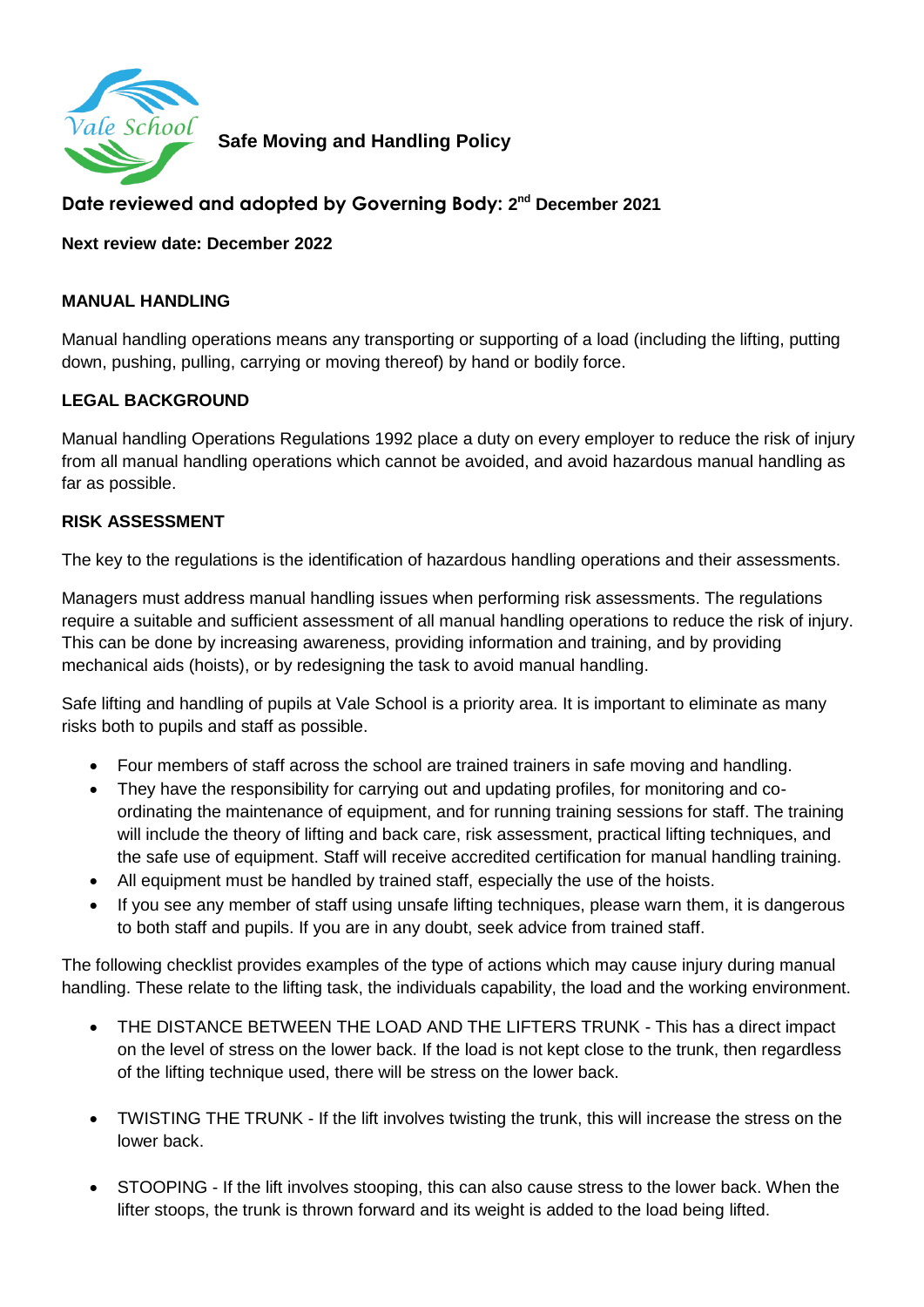- REACHING UPWARDS Reaching upwards puts additional stress on the arms and the back and the load becomes more difficult to control. This is a relevant safety consideration. The distance of the lift adds to the level of effort needed. It may also mean that the lifters grip has to be changed or adjusted during the lift. This could lead to an accident or injury.
- THE CARRYING DISTANCE In general, if it is safe to lift and lower the load, then the distance of the carry is not a risk factor unless it is an excessive distance.
- PUSHING AND PULLING Excessive pushing and pulling adds to the physical stress of the lift. It also creates the risk of a slipping accident.
- SUDDEN MOVEMENT The combination of sudden movement and an unstable lift can be very dangerous. The unpredictability of some of our pupils can be the greatest risk during the lift.
- FREQUENCY OF LIFTS AND REST PERIODS A relatively small lift carried out frequently can create as large a risk of injury as a one off large lift. The more lifts that are carried out without rests and recovery periods, the more likely it is that there will be an accident or injury caused by fatigue.
- WEIGHT This is one factor, but not the sole factor, in the risk assessment
- SHAPE The shape of a load affects the way it is held, if it is bulky or unwieldy this will often add to the difficulty of the lift.
- GRIP Extra grip strength is often needed to lift SEN pupils. They are often unpredictable during a lift, and in this respect the lift can be more dangerous.
- CAPABILITY The individual's capability must be considered. Does the job require unusual strength? Does it create a hazard for pregnant staff or staff with a health problem? Is special information or training required to do the job safely? As a general rule, the risk of injury should be regarded as unacceptable if the lifting operations cannot be performed satisfactorily by most reasonably fit, healthy employees.
- WORKING ENVIRONMENT The working environment is another important safety consideration.
- SPACE CONSTRAINTS The working environment may restrict staff from adopting a good posture when lifting. This means that risk of injury will be increased. Restricted headroom forces a stooping posture. Furniture, fixtures or other obstructions may increase the need of twisting or leaning. Constricted working areas and narrow gangways restrict movement and manoeuvrability.
- FLOORS Slippery or uneven floors increase the likelihood of slips, trips and falls, they also hinder smooth movement and create additional unpredictability
- FLOOR LEVELS Steps and steep slopes can increase the risk of injury because they add to the complexity of movement when lifting.
- TEMPERATURE The risk of injury during lifting can also be increased by unsuitable temperature at the workplace. A high temperature or too humid an atmosphere can cause fatigue. If the temperature is too low, this may impair dexterity.